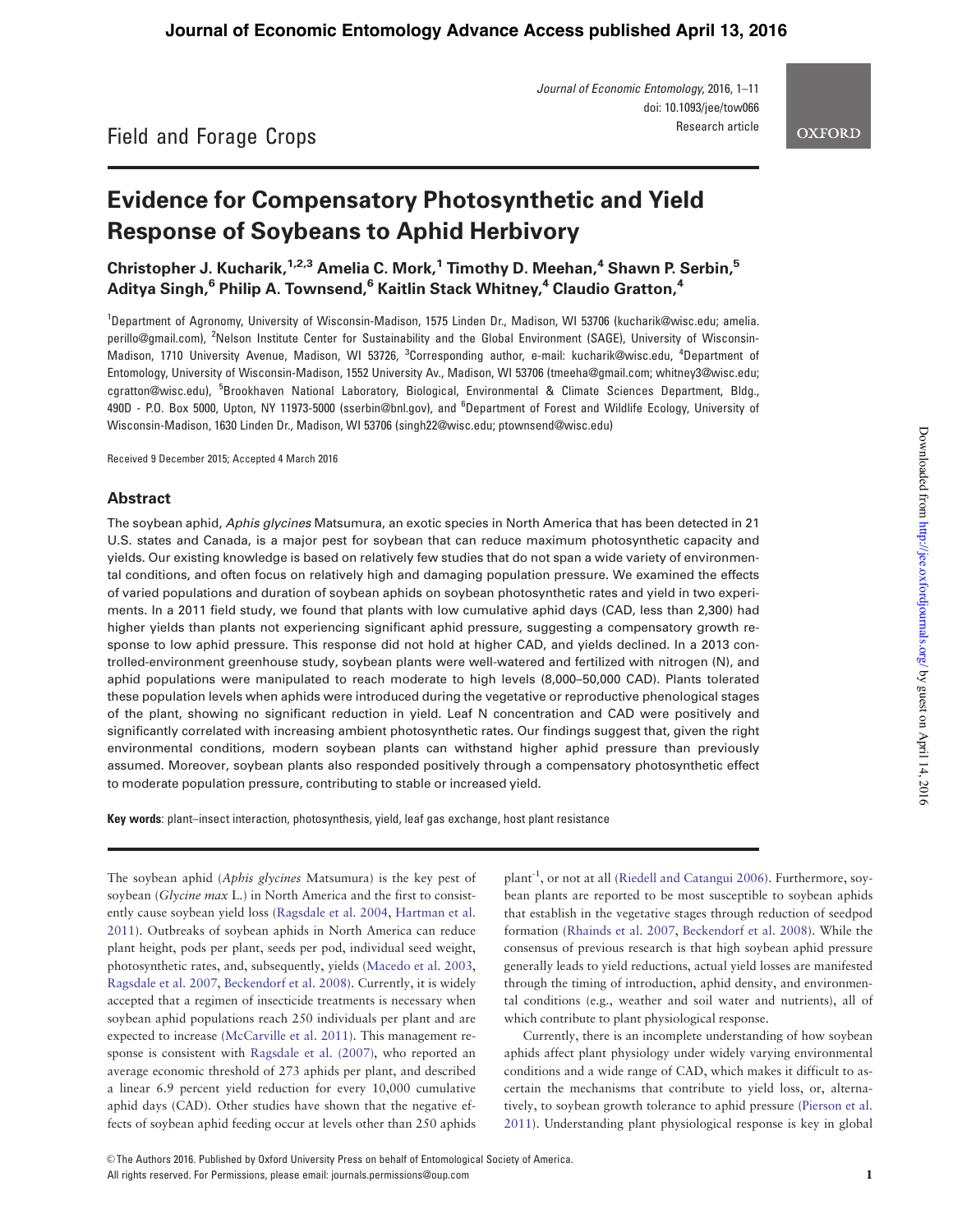change studies because ecological modeling tools that adopt a semimechanistic approach to simulating plant photosynthesis and response to environmental drivers (Kucharik 2003) need to account for feedbacks between pest pressure and plant physiological responses when applied across larger spatial scales.

Two previous studies have shown that there can be reductions in soybean photosynthetic capacity with soybean aphid feeding (Macedo et al. 2003, Pierson et al. 2011). Macedo et al. (2003) reported a 50 percent reduction in photosynthetic capacity with low (20 per leaflet) aphid densities on plants, but no change in photoelectron transport. However, they only measured gas exchange on a single day in late August two months after planting, and did not report other environmental variables during the experiment, such as leaf temperature, leaf percent nitrogen (N), or available soil moisture, although these are presumed to have been consistent among their plants given the experimental design. Pierson et al. (2011) collected leaf gas exchange data across four soybean genotypes and identified one genotype (Asgrow 2703) that exhibited significant reductions in photosynthetic capacity at 29 days after aphid introduction based on typical photosynthetic  $CO<sub>2</sub>$  (A-Ci) response curves.

Other research suggests that crops such as wheat and soybean can have physiological and growth tolerance to aphids (Haile et al. 1999; Pierson et al. 2010, 2011; Prochaska et al. 2013), potentially through compensatory effects attributed to responding to herbivory (Nowak and Caldwell 1984, Trumble et al. 1993). Furthermore, there are several soybean cultivars that have reported moderate tolerance to soybean aphids (Pierson et al. 2010, 2011), whereby the yield loss was lower than expected based on the previous work of Ragsdale et al. (2007). In addition, soybean plant resistance is connected to Rag1 (Kim and Diers 2009) and Rag2 (Mian et al. 2008) genes in the soybean germplasm, whereby cultivars reduce aphid development without negatively impacting yield. While reductions in soybean yield at high aphid populations (>10,000 CAD) have been shown consistently across multiple studies in cultivars that do not have Rag1 or Rag2 genes (Ragsdale et al. 2007, Rhainds et al. 2007, Beckendorf et al. 2008), there are fewer studies on the effects of low-to-moderate (<10,000 CAD) soybean aphid populations, or under nonstressed growing conditions such as plentiful water and N, on soybean yield. For example, Liere et al. (2015) observed a positive relationship between soybean aphid abundance and yield at low pest densities (<100 aphids per plant), suggesting some degree of overcompensation. Furthermore, a study of N isotope fractionation in green peach aphid herbivore-host plant systems (Brassica oleracea var. capitata and Arabidopsis served as the host plants) suggested that plant responses to aphids could be partially controlled by N cycling and N availability (Wilson et al. 2011).

To further explore the impacts of aphid pressures on soybean yields and photosynthetic activity across a variety of environmental conditions, we conducted a field study in 2011 in southern Wisconsin and a greenhouse study in 2013. We studied the effects of differing aphid pressure, measured in CAD, and the impacts of plentiful water and N on soybean yield and photosynthetic rates in cultivars that do not have a known soybean aphid resistance. Our research addressed the following questions: 1) What is the overall relationship between soybean aphids and soybean yield and photosynthesis for a wide range of CAD? 2) Is there evidence for soybean compensatory growth response when experiencing low-to-moderate aphid pressure (<10,000 CAD)? 3) Are soybean plants able to tolerate increased aphid pressure when experiencing increased delivery of water and N? 4) Does the timing of aphid introduction (vegetative vs. reproductive stage) significantly impact soybean yields and photosynthetic rates?

#### Materials and Methods

#### Study System

This study was conducted in a soybean field in southern Wisconsin during July and August in 2011 and in an environmentally controlled greenhouse during June-August in 2013. Soybean plants were subjected to varying levels of pest pressure through the introduction of soybean aphids. Soybean aphids, native to Asia, were first detected in Wisconsin in 2000 and have since been found in 21 U.S. states and Canada (Venette and Ragsdale 2004). The soybean aphid is heteroecious holocyclic, meaning that it alternates between a primary and secondary host, and reproduces both sexually and asexually at different points during the growing season. With reduced photoperiod and temperature near the end of the growing season in temperate regions, winged females (gynoparae) travel to common buckthorn (Rhamnus cathartica L.), its primary (and overwintering) host. In the spring, winged soybean aphids move to the secondary host, the soybean (Ragsdale et al. 2004).

Soybean aphid populations can double in as little as 3 d in the field, leading to severe plant damage in a brief time (Ragsdale et al. 2007). Soybean aphid feeding results in excreted honeydew, which builds up and promotes sooty mold growth on leaves, further reducing photosynthesis (Peterson and Higley 1993). In addition, soybean aphids can indirectly reduce yields by acting as a vector for plant diseases such as the soybean, cucumber, and alfalfa mosaic virus (Clark and Perry 2002, Davis et al. 2005).

In 2011, a paired study (i.e., soybean grown inside and outside of insect exclusion cages) was designed to quantify the relationships between CAD and soybean yield, harvest index, and leaf photosynthesis under typical field conditions. In 2013, a greenhouse experiment introduced soybean aphids at variable aphid densities onto plants under low water and N stress conditions at two different growth stages (V2 and R0) to create a gradient in soybean growth and yield. These phenological stages of soybean—vegetative stage V2 (two sets of unfolded trifoliate leaves) and reproductive stage R0 (beginning flowering)—correspond to periods when aphids typically start to build in significant numbers, resulting in plant photosynthetic and yield responses (Fehr et al. 1971).

#### 2011 Field Experiment

Field measurements were performed at the University of Wisconsin-Madison's Arlington Agricultural Research Station (Arlington, WI, 43.33 $\degree$  N, 89.33 $\degree$  W). Soils at this site are classified as Plano silt loams (fine-silty, mixed, superactive, mesic typic Argiudolls), which are highly productive soils formed under the former Empire Prairie and part of the North American Prairie-Savanna ecotone before it was converted to agricultural land use in the mid-1800s. For 1981- 2010, mean annual air temperature was  $6.8^{\circ}$ C and mean annual precipitation was 869 mm. The region typically receives 324 mm of precipitation during summer (June-August), with an average air temperature of  $17.5^{\circ}$ C (NOAA 2011). The average air temperature during the summer of 2011 was significantly above  $(+3.2^{\circ}C)$  the climatological average, and only 43 percent of normal summer precipitation was received. August of 2011 (38.4 mm) was a particularly dry period and contributed to extensive water stress in the region. The growing degree days (base  $10^{\circ}$ C) accumulated in 2011 were 1299 $\degree$ C, which was slightly higher than the long-term (1981–2010) average of  $1260^{\circ}$ C.

The paired cage/noncaged experiment was established on 12 May 2011 on a 1.6-ha field that was chisel-plowed and cultivated before planting. The field received 39 kg ha<sup>-1</sup> N, 44 kg ha<sup>-1</sup> phosphorus, and  $120 \text{ kg}$  ha<sup>-1</sup> potassium from manure applied after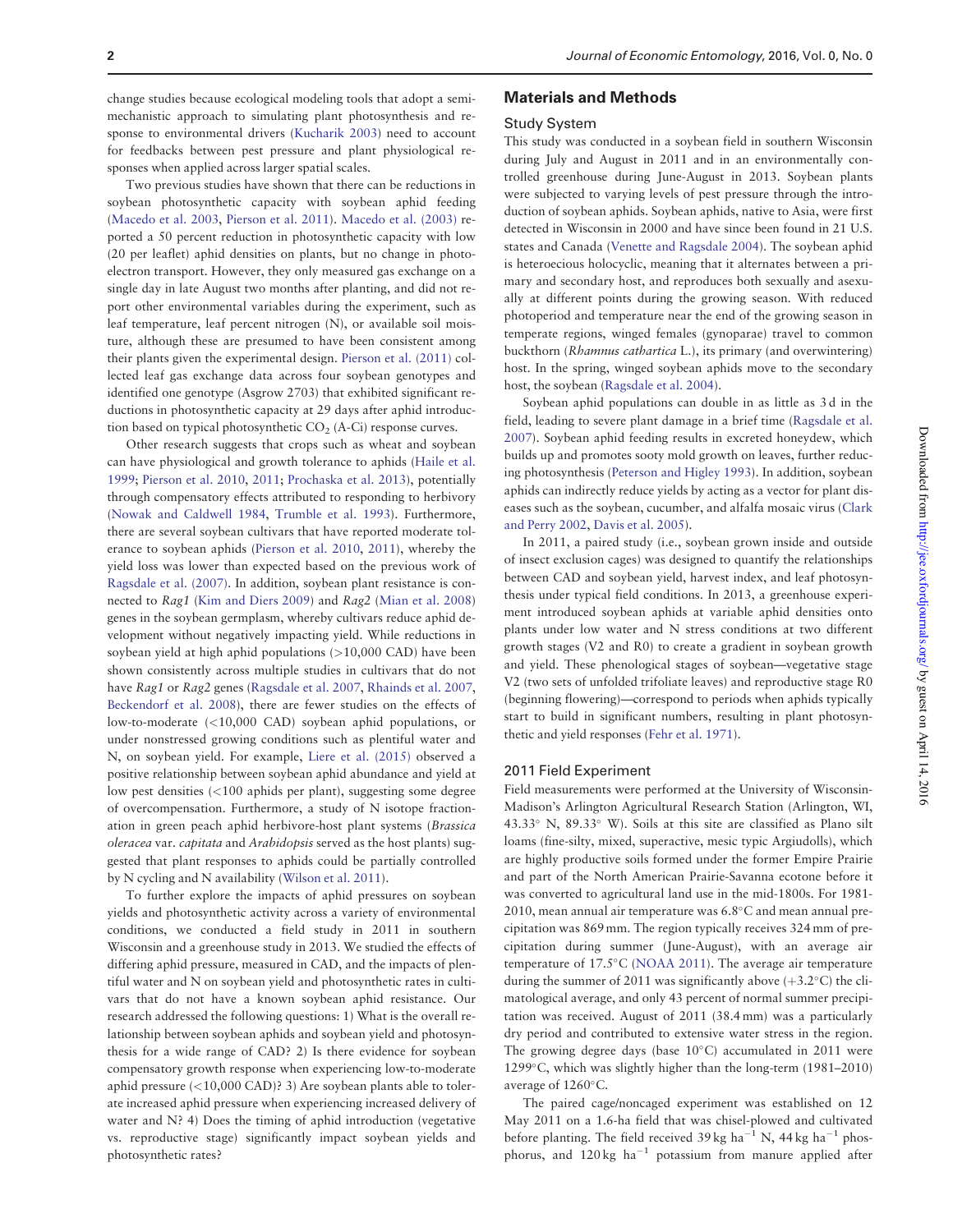harvest in fall 2010. No organic or inorganic fertilizer was applied in 2011, and irrigation was not used. Untreated soybean variety 'Dairyland 2011RR' (Dairyland Seed, West Bend, WI) was planted on 31 May 2011 at a rate of 72.8 kg seed ha<sup>-1</sup> (65 lbs acre<sup>-1</sup>) and a depth of 3.8 cm (1.5 in) with 19-cm (7.5-in) row spacing. Plants were sprayed on July 7 with Roundup® PowerMAX (Monsanto, St. Louis, MO) at a rate of 1.75 liters ha<sup>-1</sup> (24 oz acre<sup>-1</sup>).

Insect cages (Lumite Inc., Alto, GA) with dimensions of 2 by 2 by 2 m (length  $\times$  width  $\times$  height) and a 32  $\times$  32 mesh size (0.5 by 0.5 mm) were used to maintain control over aphid populations and to exclude the influence of aphid natural enemies. Twelve insect cages were erected on 13 June 2011 when soybean plants were at development stage V0, and remained in place until harvest occurred. Insect cages were positioned in two parallel rows of six cages each, approximately 6 m apart, with individual cages spaced 3 m apart. During installation, soil was tilled around the perimeter of insect cages to allow mesh material to be buried approximately 30 cm belowground, which served as a physical barrier to outside plant encroachment and for added cage stability. Mowing of weeds to a height of approximately 10 cm around insect cages took place in early August, and weeds were periodically hand-pulled from around the perimeter of each cage plot and within the cages as needed. Twelve additional 2-by 2-m open-air study plots were established in an adjacent part of the experimental field with the same arrangement.

#### 2011 Aphid Populations

Open and caged study plots were used to examine the impact of varied soybean aphid densities, measured as CAD (Ragsdale et al. 2007), on plant growth, photosynthesis, and yield. We targeted the establishment and maintenance of four different categories of daily aphid populations on soybean plants, replicated among three caged plots and three noncaged plots: an aphid-free control group, and low (<50 aphids per plant), medium (between 50–100 aphids per plant), and high population (greater than 100 aphids per plant) densities. Aphids were introduced onto plants on July 5, when plants were in the V4 stage. Soybean leaflets containing soybean aphids were destructively sampled from the field surrounding the study area. Then, 4 leaflets were placed in low treatment plots, 10 leaflets in medium treatments, and 30–60 in high treatments. Weekly, from July 5 through September 9, aphid counts were made by visually inspecting 10 full plants per plot to determine CAD in each plot. Occasionally, if aphid populations were higher than targeted in caged plots, lady beetles were placed in cages and the cage screen openings were unzipped for a period to allow an ambient level of natural enemies to gradually decrease the aphid population. By adding lady beetles and temporarily opening up cages to allow for natural suppression of aphid populations by ambient predators, it is possible that changes in aphid feeding behavior (in addition to density) may also have been momentarily affected, resulting in less feeding pressure than would be indicated by density alone (Nelson 2007). Thus, CADs in high treatments may be a slight overestimation of actual feeding pressure on soybean. CAD were calculated following Ruppel (1983). Open plots attained a range of CAD from approximately 300 to 5,000 (Table 1). Caged plots experienced two clusters of CAD, from 1,300 to 8,000 and greater than 120,000 (Table 1, Fig. 1) .

#### 2013 Greenhouse Experiment

In 2013, we conducted an experiment to manipulate populations of soybean aphids to attain a continuum of CAD values (0–50,000) that were partially absent during the 2011 experiment; in particular, from 8,000 to 50,000 CAD. This experiment was conducted from May 28 to August 29 in a 3- by 4-m corner greenhouse room attached to the Biotron, a research glasshouse with temperature-regulated rooms located on the University of Wisconsin-Madison campus. The average daily temperature in the greenhouse was  $24^{\circ}$ C, with a typical summer range from  $17^{\circ}$ C to  $37^{\circ}$ C. Plants received ambient light in the greenhouse as well as supplemental light from high-powered sodium lamps with a 16:8 (L:D) h photoperiod. Lamps were in power-saving mode and were only in operation when light sensor readings fell below 5V (approximately 50 percent of full sunlight). Renk 241NR2 (Renk Seeds, Sun Prairie, WI) untreated seeds were inoculated with Bradyrhizobium japonicum and planted on May 27. Seeds were planted in 6-liter black plastic pots using Metromix 300, a soilless potting medium consisting of vermiculite, bark, Canadian sphagnum peat moss, coarse perlite, bark ash, starter nutrient charge (with gypsum), slow-release N, and dolomitic limestone (Sun Gro Horticulture, Agawam, MA). Three seeds were planted in each of 24 pots on May 28, and thinned to the healthiest visible plant on June 21, when plants were in the development stage V2. Plants were arbitrarily repositioned once per week on three tables running the length of the room. Each table was covered with black landscape plastic to ensure that air conditioning vents at the bottom of the room did not cause an uneven airflow and temperature to plants. Plants were watered on alternating days with 0.5 liter of half-strength Hoagland solution until July 15, when they were watered with 1 liter of half-strength Hoagland solution to account for an increase in water loss attributed to increasing evapotranspiration.

### 2013 Aphid Manipulation

We allocated soybean plants to two treatments (12 plants each) and introduced soybean aphids (mixture of field-collected and 1-yr-old laboratory colony) either during V2 growth (two fully expanded true trifoliates) or R0 (first flowers) phenological stages to test for differing responses of soybean plants that were initially populated during the vegetative and reproductive stages. Soybean plants were infested at V2 to simulate how an early season arrival of soybean aphids and prolonged exposure would affect plants, and R0 was chosen to simulate a later arrival of soybean aphids during the early reproductive stage. Because CAD can be allocated in many different ways and arrive at the same value (e.g., 10 d with 500 aphids per plant and 50 d with 100 aphids per plant both equal 5000 CAD), we used a numerical modeling approach to determine realistic daily population trajectories for our greenhouse soybean plants. This ensured that with careful aphid counting and physical manipulation of aphid populations, we would attain desired CAD values as well as mimic the CAD trajectories that are generally found in natural settings. Daily aphid population targets were determined using the following equation:

$$
N_t = N_0 e^{r_{\text{max}}t(1-(1/2)at)}
$$

where  $N_t$  is the aphid population at time t (aphids/plant),  $N_o$  is the initial number of aphids per plant,  $t$  is time (days),  $r_{max}$  is the intrinsic rate of increase in aphids (aphids/aphid/day) at time = 0, and  $a$  is the slope of the linear relationship between the rate of growth and time (Costamagna et al. 2007). This model uses a decreasing rate of growth to best model aphid populations on soybean over the growing season. A range of end-of-season CAD were targeted for each treatment type (V2 and R0) with three replications of each: 0 CAD for control, 5,000 CAD for low, 8,000 CAD for medium, and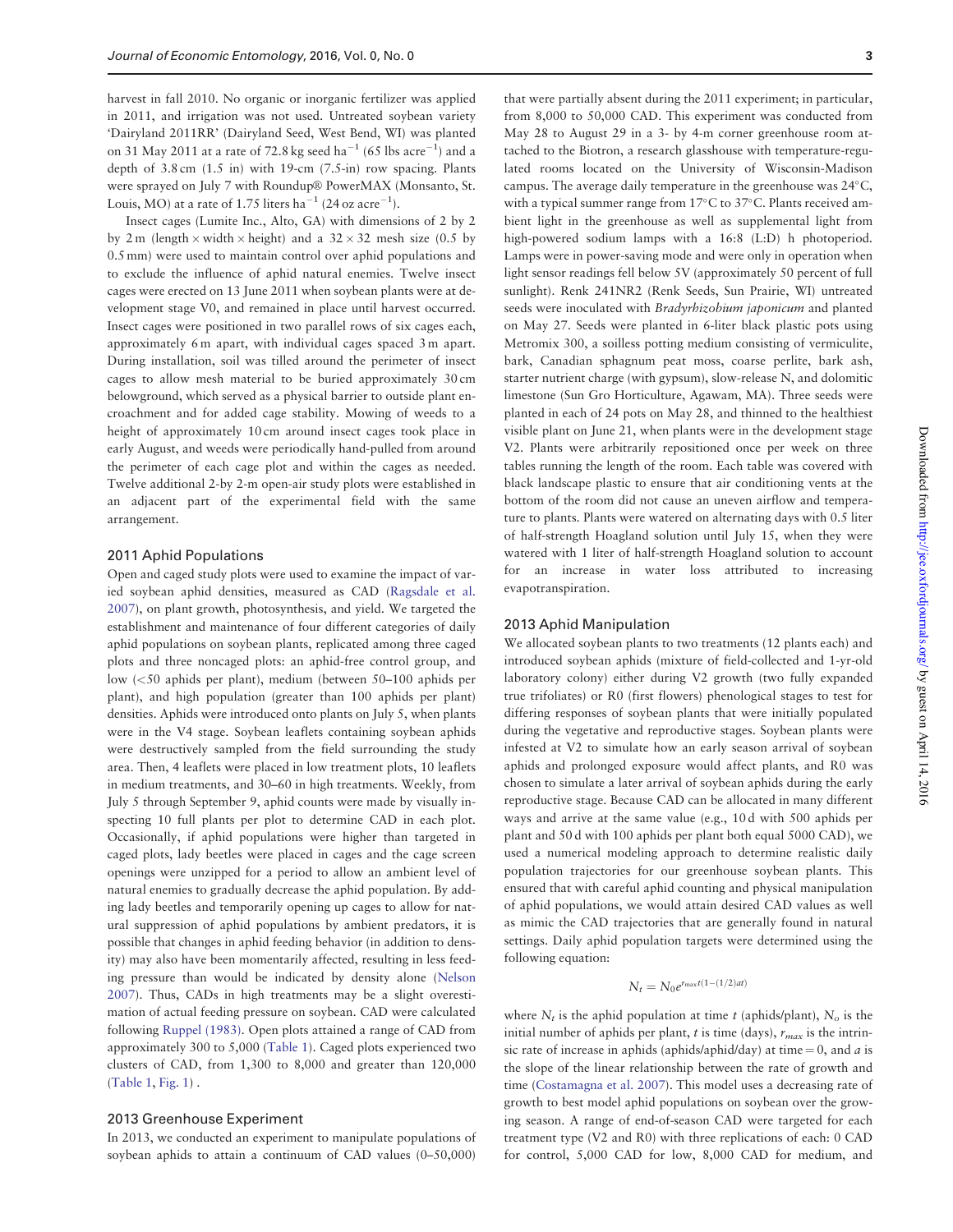

Fig. 1. For the 2011 field experiment, relationship between yield and CAD for (a) open field and (b) caged study plots. Relationship between harvest index and CAD for (c) open field and (d) caged study plots. Note y-axis scale is different between (a) and (b).

Table 1. Observed range of CAD, soybean yield, harvest index, ambient rate of photosynthesis at 400 ppm CO<sub>2</sub> (A<sub>400</sub>), and leaf percent nitrogen (N) for varied experimental treatments during 2011 and 2013

| Year | Treatment              | CAD range        | Yield range<br>$(g m^{-2})$ | Harvest index<br>range | $A_{400}$ range<br>(umol m <sup><math>-2</math></sup> s <sup><math>-1</math></sup> ) | Leaf percent<br>N range |
|------|------------------------|------------------|-----------------------------|------------------------|--------------------------------------------------------------------------------------|-------------------------|
| 2011 | Open field plots       | 296–4,592        | $15.2 - 30.4$               | $0.30 - 0.36$          | $12.4 - 31.7$                                                                        | $2.4 - 4.8$             |
|      | Insect cage enclosures | 1,398-340,849    | $5.0 - 39.1$                | $0.24 - 0.33$          | $6.9 - 33.5$                                                                         | $2.5 - 4.7$             |
| 2013 | Control plants         | $252 - 1,113$    | $27.0 - 39.5$               | $0.15 - 0.20$          | $8.1 - 23.3$                                                                         | $2.3 - 4.6$             |
|      | V2 aphid introduction  | $7,812 - 20,125$ | $27.9 - 34.7$               | $0.16 - 0.27$          | $9.3 - 27.5$                                                                         | $3.0 - 4.5$             |
|      | R0 aphid introduction  | 9,537-50,222     | $26.5 - 38.0$               | $0.15 - 0.25$          | $7.0 - 29.7$                                                                         | $3.0 - 5.1$             |

14,000 for high. Aphids were recorded on each full plant three times per week, with aphids added or removed as needed to bring populations to target levels. Aphids were randomly chosen from colony plants to be added to experimental plants; however, fully developed and reproducing aphids were targeted for removal from experimental plants to better regulate the population.

#### Leaf Gas Exchange Measurements and Plant Harvest

In both experiments, leaf gas exchange (photosynthesis) measurements were collected using a LI-6400XT portable photosynthesis system (LI-COR Inc., Lincoln, NE) coupled with a standard LED light (red/blue) source (model #6400-02B) and  $CO<sub>2</sub>$  injection system. Assimilation (A) versus internal  $CO<sub>2</sub>$  concentration (C<sub>i</sub>), otherwise known as  $CO<sub>2</sub>$  or A-C<sub>i</sub> response curves, and light response curves were performed on two upper-canopy, fully expanded trifoliate leaves for each plant or plot to ensure similar leaf age for the duration of the experiment. For A-C<sub>i</sub> response curves, plants were illuminated with 2,000 µmol quanta  $m^{-2}$  s<sup>-1</sup> while  $CO_2$  concentration inside the leaf chamber ranged from  $0 \mu$ mol CO<sub>2</sub> mol<sup>-1</sup> to 1,000 µmol  $CO_2$  mol<sup>-1</sup>. We stabilized at a reference of 400 µmol  $CO<sub>2</sub>$  mol<sup>-1</sup> and followed standard practice (Bernacchi et al. 2013) decreasing  $CO<sub>2</sub>$  to our minimum, followed by a return to 400 µmol

 $CO<sub>2</sub>$  mol<sup>-1</sup> before increasing to our maximum value of 1,000 µmol  $CO<sub>2</sub>$  mol<sup>-1</sup>. For light response curves, chamber  $CO<sub>2</sub>$  concentration remained constant at 400 µmol  $CO_2$  mol<sup>-1</sup> and light intensity was decreased from 2,000 to 0 µmol quanta m<sup>-2</sup> s<sup>-1</sup>. All gas exchange measurements were collected between 09:00 and 17:00 local time. In 2011, gas exchange measurements were collected approximately weekly from August 2 through September 7 at leaf temperatures around  $25^{\circ}$ C. At the time of these gas exchange measurements in 2011, three replicates of 0-6 cm depth volumetric water content were taken in each plot with a Dynamax TH300 'Big Stick' Soil Moisture Probe (Dynamax, Houston, TX). In 2013, leaf gas exchange measurements were collected from June 24 through August 26 at ambient greenhouse temperatures, with leaf temperatures between 23 and  $27^{\circ}$ C.

Plants were harvested in the R6 growth stage for both years (16 September 2011 and 30 August 2013). For both years, plants were cut at the soil surface and dried at  $60^{\circ}$ C for 48 h. After drying, individual plant components (i.e., seed, pod, leaf, and stem) were hand-separated and weighed. Harvest index was calculated using the ratio of dry seed weight to total aboveground biomass. Soybean yield was defined as grams of dry seed weight on a square meter basis.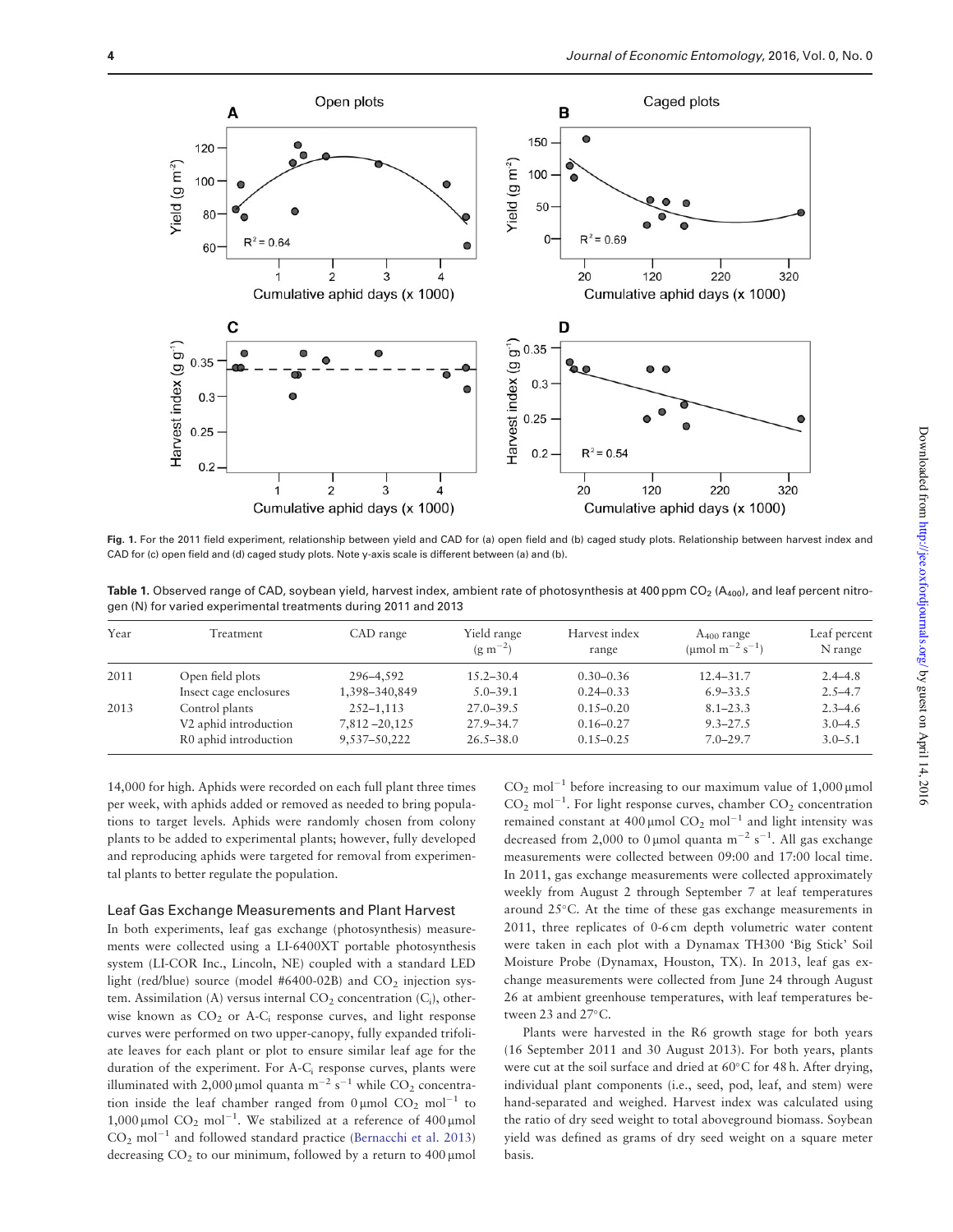#### Leaf Nitrogen

Foliar N content was estimated using in situ/in vivo reflectance spectroscopy on fresh, green leaves. For all plants measured in both 2011  $(n = 24)$  and 2013  $(n = 24)$ , leaf reflectance spectra were collected from one upper and lower leaf selected at random using a full-range (400–2,500 nm, reflectance estimated at 1-nm intervals) portable spectroradiometer (ASD FieldSpec 3, Analytical Spectral Devices, Boulder, CO). Physical measurements were acquired using a leaf-clip consisting of a contact probe attached to a fiber optic and a calibrated light source. Leaf reflectance from the contact probe is determined relative to that of a 99% (white) Spectralon panel (Labsphere, Inc., North Sutton, NH). For each canopy position (upper and lower) leaf, we made five spectral measurements, which were averaged to generate one single spectrum per plant representing those two canopy locations. From those spectra, we applied an existing chemometric equation (partial least squares regression [PLSR]; Wold et al. 2001) to estimate N concentration by dry weight as a function of reflectance in each wavelength. Here we used wavelength-by-wavelength PLSR coefficients reported by Serbin et al. (2014).

#### Statistical Analysis

Statistical analyses were performed using the R software package version 3.1.1 (R Development Core Team 2014). We analyzed the effect of soybean aphid using total growing season CAD on yield and harvest index for caged and uncaged field plots, separately, in 2011. Separate analyses were necessary because our research showed that biophysical conditions that affect yield, such as light intensity and soil moisture, varied significantly between cages and open plots (Perillo et al. 2015), and because we did not have appropriate season-integrated measurements of light and moisture to use as covariates in the analysis. We used a general linear model to fit yield and harvest index as a function of linear and quadratic CAD terms to allow for nonlinear relationships between variables. For computational reasons, we centered CAD measurements before analysis. We tested the unique contributions of linear and quadratic CAD terms using marginal F-tests.

We analyzed the effect of CAD (up until the measurement) on 2011 photosynthesis rates using combined data from caged and uncaged field plots. We were able to conduct a combined analysis in this instance because we had comparable measurements of two important covariates, the N content of leaves and near surface soil moisture, that could be used to account for differences in biophysical conditions between caged versus uncaged plot types when instantaneous photosynthesis measurements were taken. Both leaf N and soil moisture estimates were taken within, at most, 3 d of photosynthesis measurements. As above, we modeled photosynthesis using linear and quadratic CAD terms to account for possible nonlinearity. We log-transformed CAD before analysis so that our estimates of CAD effects were not dominated by high (leverage) CAD measurements from caged plots. We centered log-transformed CAD measurements before statistical analysis for computational reasons. During analysis, it became apparent that the relationship between photosynthesis and leaf N was neither linear nor welldescribed by polynomial terms. Thus, we modeled photosynthesis using a generalized additive mixed-effects model, with parametric terms for CAD and soil moisture, and a smoothed term for leaf N. A mixed-effects model, with a random intercept per plot, was used to account for multiple measurements per experimental plot. The importance of parametric terms was assessed using t-tests, derived from slope estimates and standard errors, where degrees of freedom varied by term depending on its level in the mixed model. The

importance of the N term was assessed using a marginal F-test with degrees of freedom based on the optimal flexibility of the smoother.

For 2013 greenhouse data, we used a general linear model to fit yield and harvest index as a function of total growing season CAD and the timing of aphid introduction. As before, we included a squared CAD term to account for nonlinearity, centered CAD measurements before analysis, and tested the importance of model terms using marginal F-tests. We modeled 2013 photosynthetic rates as a function of CAD (up until the measurement),  $CAD^2$ , leaf N, and aphid introduction time using a linear mixed-effects model with a random intercept per plant to account for multiple photosynthesis measurements per plant. As before, we centered CAD and leaf N measurements before statistical analysis, and tested the importance of model terms using marginal F-tests, where denominator degrees of freedom varied by term depending on its level in the mixed model. When hypothesis tests were used,  $P < 0.05$  was considered statistically significant, unless stated otherwise.

### **Results**

#### 2011 Soybean Yield and Harvest Index Versus CAD

In 2011, the range in CAD measured within insect exclusion cages compared with open field plots was substantially different; specifically, higher aphid populations were created inside cages, given the exclusion of aphid natural enemies (e.g., lady beetles). Plants within the open field plots experienced a limited range in CAD from a few hundred to about 4,600 (Table 1), whereas the maximum CAD within cages exceeded 340,000 (Table 1). We conducted separate analyses to assess the response of yield to CAD for caged plots and open field plots. For the field plots, we found that the yield–CAD relationship was fit well by a parabola that peaked around the average CAD and then declined (Fig. 1a; whole model  $R^2 = 0.64$ ; linear term  $F = 1.25$ , df = 1, 9, P = 0.2930; quadratic term F = 14.11, df = 1, 9,  $P = 0.0045$ ). This model suggested that a positive yield increase occurred for CAD up to 2,300 CAD, with a subsequent decline for higher CAD (Fig. 1a). For caged plots, which experienced much higher CADs, this analysis indicated that yields declined as a function of increasing CAD, whereby average yields were reduced by approximately 60 percent when CAD was greater than 100,000 (Fig. 1b; whole model  $R^2 = 0.69$ ; linear term  $F = 15.32$ , df = 1, 7,  $P = 0.0058$ ; quadratic term  $F = 5.49$ , df = 1, 7,  $P = 0.0516$ ). While this model showed a clear negative relationship between yield and increasing CAD, our data potentially suggest that the impact on yield may eventually reach a nonzero asymptote at very high CAD (Fig. 1b). However, we caution that this is based on only one plot of data at high CAD.

In open field plots during the 2011 experiment, there was no significant relationship between harvest index (HI) and soybean aphids (Fig. 1c; whole model  $R^2 = 0.07$ ; whole model  $F = 0.36$ , df = 2, 9,  $P = 0.7104$ ). However, at the extremes of our data within the insect cages, where CAD reached greater than 300,000 in some plots, there was a trend toward a negative linear relationship between HI and CAD (Fig. 1d; whole model  $R^2 = 0.53$ ; linear term  $F = 7.81$ , df = 1, 7,  $P = 0.0267$ ; quadratic term  $F = 0.82$ , df = 1, 7,  $P = 0.3944$ ). However, additional data would be necessary to confirm this trend to larger values of CAD.

# 2011 Soybean Photosynthesis Versus CAD, Leaf N, and Soil Moisture

For the 2011 field experiment, there was a clear, quadratic relationship between ambient soybean photosynthesis (A400) and the log of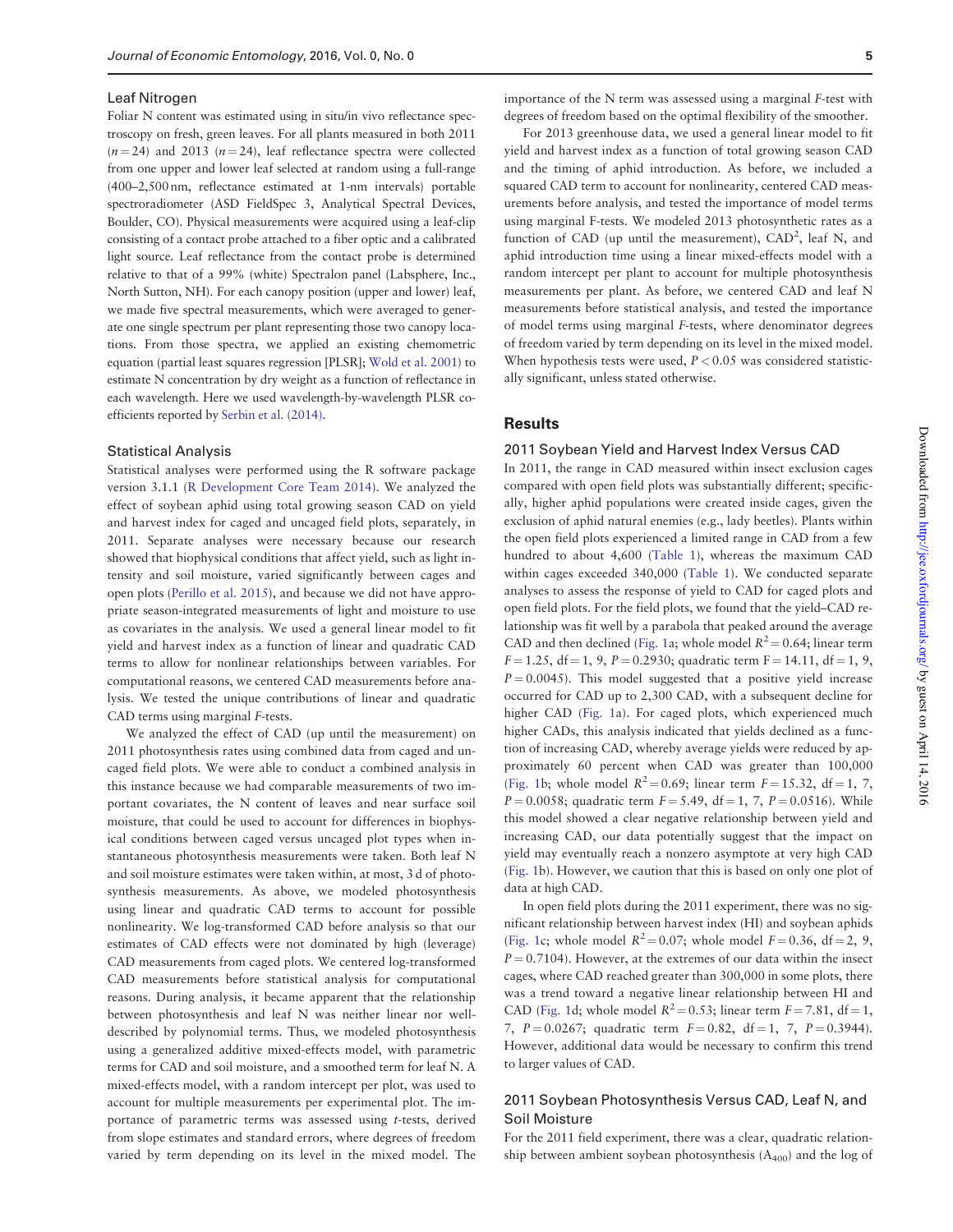

Fig. 2. For the 2011 field experiment, the relationship between photosynthesis (µmol CO<sub>2</sub> m<sup>-2</sup> s<sup>-1</sup>) at 2,000 µmol quanta m<sup>-2</sup> s<sup>-1</sup> and 400 ppm CO<sub>2</sub> (A<sub>400</sub>) and (a) CAD (note log scale on x-axis), (b) leaf nitrogen (percent), and (c) volumetric soil moisture, expressed as a percentage. Light-shaded data points are from open field plots and darker shaded points are from plots with insect cages. In each panel, photosynthesis is adjusted for the partial effects of the two other variables.

CAD among all open field and caged plots (Fig. 2a; linear term  $t = 3.36$ , df = 82, P = 0.0012; quadratic term  $t = 3.12$ , df = 82,  $P = 0.0025$ ). There was also a nonlinear effect of leaf N concentration (Fig. 2b; smooth term  $F = 10.09$ , df = 4.3, 97.7,  $P < 0.0001$ ) and a clear positive linear effect of soil moisture (Fig. 2c;  $t = 3.41$ ,  $df = 82$ ,  $P = 0.0010$ ) on ambient photosynthesis (whole model  $R^2$  = 0.39). After accounting for CAD, surface soil moisture, and leaf N concentration differences across all plots and measurement days, ambient rates of photosynthesis were not different between open field and caged plants ( $t = 0.00$ , df = 18, P = 0.9986). Leaf N values in 2011 decreased from approximately 4.4 percent at the R3 stage to 3.0 percent at the R6 stage (Fig. 3). Across all observations,



Fig. 3. Leaf nitrogen percentage versus soybean developmental stage for the field experiment in 2011 that consisted of open field plots (2011, O) and caged plots (2011, C), and for the 2013 greenhouse experiment that had aphids introduced during the vegetative (2013, V) and reproductive (2013, R) stages. Error bars denote  $+/-$  one standard deviation. Data points were intentionally offset along the x-axis using jittering to minimize overplotting.

there was no significant difference between leaf percent N values in open field (3.43 percent) and cage (3.47 percent) plots  $(F = 0.07,$  $df = 1$ , 93,  $P = 0.7953$ ). There was a significant difference between leaf percent N values in lower canopy (2.94 percent) and upper (3.60 percent) canopy positions ( $F = 18.69$ , df = 1, 93,  $P < 0.0001$ ). When accounting for the effects of CAD and leaf N, photosynthesis was approximately 50 percent higher at field capacity (33 percent volumetric water content) than near the permanent wilting point (13 percent; Fig. 2c).

# 2013 Soybean Yields and HI Versus CAD and Time of Introduction of Aphids

In the 2013 greenhouse experiment, CAD ranged from near 0 (control plots) to 50,222 (Table 1), but there was no clear relationship between yield and CAD (Fig. 4a;  $F = 2.03$ ,  $df = 1$ , 20,  $P = 0.1700$ ), and the timing of aphid introduction (at stages V2 vs. R0) also did not have a strong effect on yields ( $F = 1.99$ , df = 1, 20,  $P = 0.1737$ ). However, we did find evidence for a possible weak parabolic relationship between HI and CAD (Fig. 4b; CAD  $F = 3.08$ , df = 1, 20,  $P = 0.0946$ , CAD<sup>2</sup> F = 4.66, df = 1, 20, P = 0.0431). Moreover, the timing of aphid introduction did not have a significant effect on HI differences among plots that had aphids introduced either at the V2 or the R0 development stage ( $F = 3.11$ , df = 1, 20,  $P = 0.0930$ ).

# 2013 Soybean Photosynthesis Versus CAD, Leaf N, and Timing of Aphid Introduction

In the 2013 greenhouse experiment, A400 rates strongly increased during the experiment as independent linear functions of CAD (Fig. 4c;  $F = 13.86$ ,  $df = 1$ , 59,  $P = 0.0004$ ) and leaf N (Fig. 4d;  $F = 23.23$ , df = 1, 59, P < 0.0001). In contrast, the timing of aphid introduction did not have a significant effect on rates of ambient photosynthesis ( $F = 0.99$ , df = 1, 25,  $P = 0.3285$ ). In 2013, leaf N was approximately 3.2-3.5 percent during V5 through R2 stages, and increased thereafter to 4.1 percent at development stage R5, and then slightly decreased to 3.9 percent by stage R6 (Fig. 3). Across all observations, there was no significant difference between leaf percent N values in plants that had aphids introduced at the V2 stage (3.56 percent) and R0 stage (3.62 percent;  $F = 2.55$ ,  $df = 1$ ,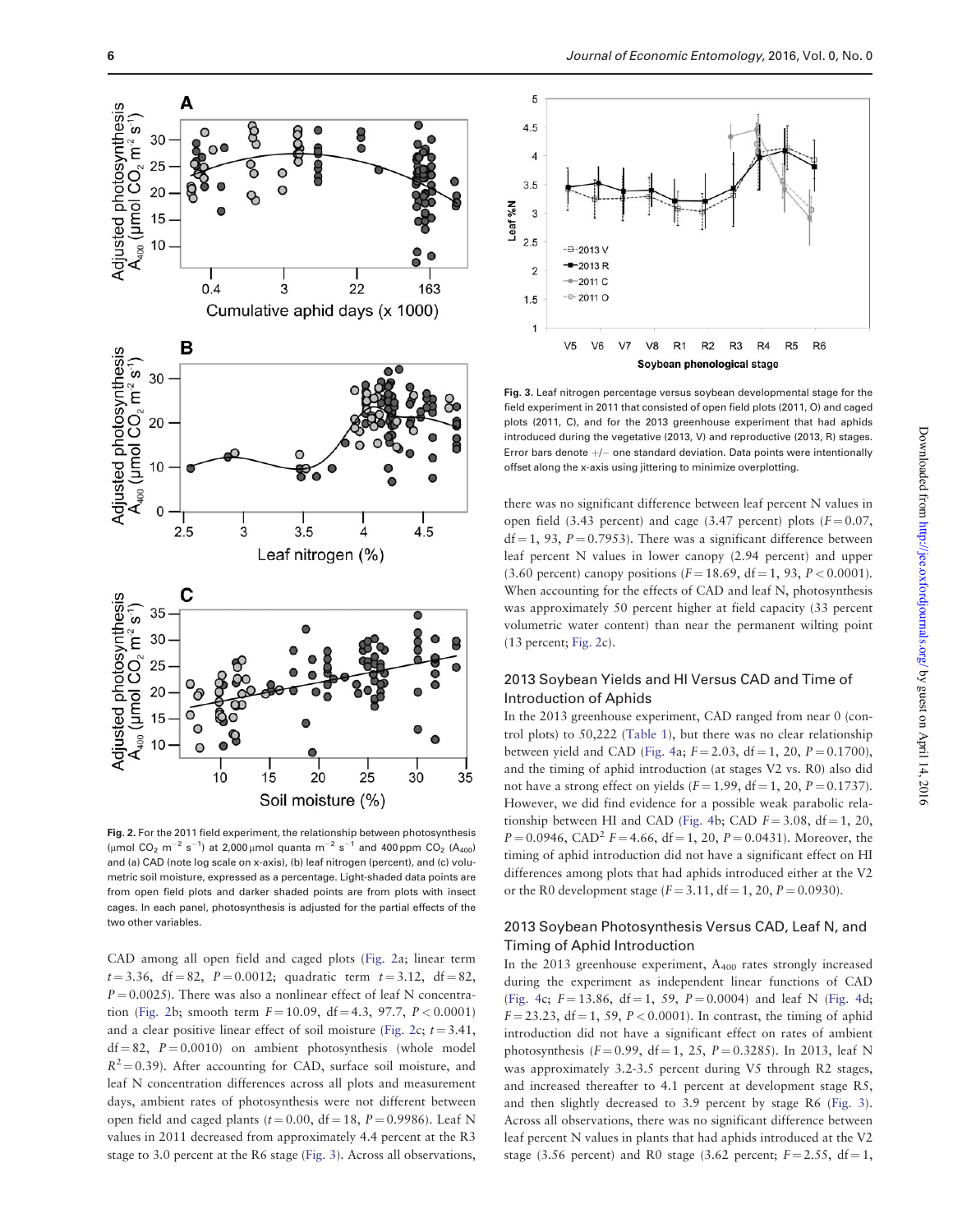

Fig. 4. For the 2013 greenhouse experiment, relationships between CAD and (A) yield and (B) harvest index, and the partial relationships between (C) CAD and (D) leaf nitrogen (percent) and photosynthesis (µmol CO<sub>2</sub> m<sup>-2</sup> s<sup>-1</sup>). Light shaded data points are from plants that had aphids introduced at the V2 stage, and darker shaded points are from plants with aphids introduced at the R0 stage. In C and D, photosynthesis is adjusted for the partial effects of the other variable.

1129,  $P = 0.1104$ ). There was a significant difference between leaf percent N values in lower canopy (3.46 percent) and upper canopy  $(3.71 \text{ percent}) \text{ positions } (F = 52.57, df = 1, 1129, P < 0.0001).$ 

#### **Discussion**

# Soybean Yield in Natural Experiment Showed Compensatory Response at Low CAD, but 60 percent Yield Loss at High CAD

Our field study suggested that low CAD might induce compensatory growth in soybean, which was also found in a recent study by Liere et al. (2015) for soybeans grown in Wisconsin and Michigan. Compensatory growth at low aphid pressure has been sparingly documented in the literature, likely because research has focused on much higher aphid populations, which pose significant risk to plants and economic yield (Ragsdale et al. 2007). A study measuring the effects of soybean aphid on plant growth and seed composition found some evidence of compensatory responses in plants infested with 600 aphids for 10 d (6,000 CAD) at either the V1 or V3 stage (Riedell and Catangui 2006). These infested plants had greater stem length and seed weight compared with aphid-free control plants (Riedell and Catangui 2006). However, aphid infested plants in that study were grown in a low blue light environment that might cause stem elongation in soybean (Wheeler et al. 1991, Riedell and Catangui 2006). Previous work also suggests a linear relationship exists between CAD and yield (Ragsdale et al. 2007) rather than the nonlinear (parabolic) response that we observed; however, an analysis of potential curvilinear patterns in yield response (e.g., Fig. 2 Ragsdale et al. 2007) may be warranted. Aphid populations in our open field plots never reached high levels, which was probably a consequence of natural predator populations (Rutledge et al. 2004, Costamagna and Landis 2006, Desneux et al. 2006, Donaldson et al. 2007, Costamagna et al. 2008) and not due to inherent aphid

resistance. This is supported by our cage results, where the same soybean variety was planted and aphid populations grew well above the economic threshold (Table 1).

At high CAD, yield was significantly lower than control (no aphid) plants also grown in cages. Previous research suggested  $\sim$ 7 percent reduction in yield for each 10,000 CAD (Ragsdale et al. 2007). In comparison, we observed an approximate 60 percent decline in yields at 100,000 CAD, which, on average, would be about the same yield loss predicted by the Ragsdale et al. (2007) assessment. Plants with high aphid populations showed some visible symptoms of soybean aphid stress (stunted growth and sooty mold development) in addition to reduced yields. Compensatory growth and tolerance were not observed in the cages, likely because CAD in noncontrol plots ranged from 100,000 to 341,000, well above the economic threshold (10,000 CAD) where yield reductions are typically expected (Ragsdale et al. 2007, Beckendorf et al. 2008). We also reiterate that a confounding factor could be the fear of predators, whereby some plots may have experienced different per-aphid impacts on the plants.

During the 2011 field experiment, the quadratic relationship between photosynthesis  $(A_{400})$  and log of CAD (Fig. 2a) followed the approximate yield response (Fig. 1a,b). The reduction in photosynthesis with high aphid pressure was expected, given previous research for both wheat and soybean aphids (Peterson and Higley 1993; Haile et al. 1999; Macedo et al. 2003, 2009; Diaz-Montano et al. 2007; Pierson et al. 2011). Aphids withdraw sap, which contributes to a reduction in normal phloem transport and reduces photosynthate and N transport (Peterson and Higley 1993, Pierson et al. 2011). Honeydew formation can also physically block stomatal openings, reducing conductance of water vapor out of the leaf and CO<sub>2</sub> uptake into the leaf (Peterson and Higley 1993, Pierson et al. 2011). Other researchers have suggested that reductions in chlorophyll content and leaf area can lead to a reduction in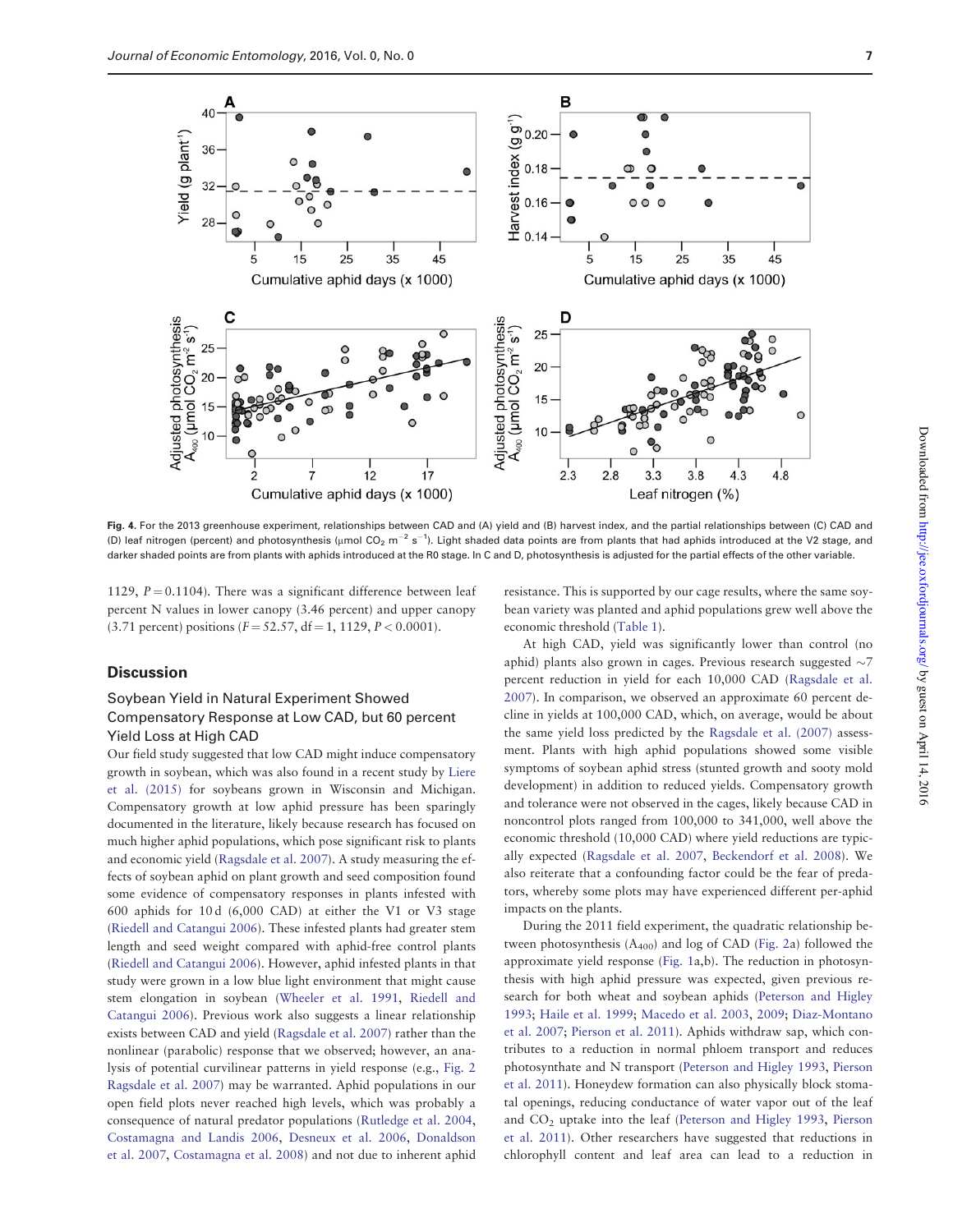photosynthetic efficiency (Riedell 1989, Miller et al. 1994, Diaz-Montano et al. 2007, Pierson et al. 2011). However, the compensatory yield response that was observed at low CADs (around 2,300) during 2011 was supported by photosynthetic rates that were slightly *higher* than the control plants. These data support a potential "overcompensation" response that is also associated with increased yields (Tiffin 2000, Poveda et al. 2010).

We also observed a rapid decrease in leaf N over the 2011 measurement period (Fig. 3), together with a threshold effect of leaf N on photosynthesis of around 3.5 percent (Fig. 2b). A decline in leaf N during the late reproductive stages (R5–R6) has been previously reported for soybean, as N is translocated from the leaves to the seeds (Boote et al. 1978, Lugg and Sinclair 1981, Boonlong et al. 1983) and as an overall decline in  $N_2$  fixation activity occurs (Salvagiotti et al. 2008). The positive, strong response of leaf photosynthesis to increasing leaf N per unit area has been well-documented for soybean as well as other agricultural cropping systems (Sinclair and Horie 1989, Lawlor 2002, Sinclair 2004, Salvagiotti et al. 2008).

# Controlled Greenhouse Study Showed no Yield Loss With Moderate to High CAD and Nonstressful Growing **Conditions**

Our greenhouse experiment indicated that soybean aphid pressure well above the economic threshold (up to  $\sim$  50,000 CAD) did not cause a reduction in soybean yield. This result was surprising given previous results, whereby about a 35 percent reduction in yield for this CAD level would have been expected (Ragsdale et al. 2007). Even though aphids covered stems, upper and lower canopy leaves, and petioles, leaving them sticky with honeydew by the end of the experiment, the leaves remained asymptomatic and the infested plants showed no signs of stunted growth compared with control plants. While this was in contrast to the 2011 caged results, the range of CAD in the greenhouse was much lower than the 2011 cage study, which likely contributed to the difference in plant visual appearances.

Comparing the response of yield with the timing of aphid introduction in 2013, we found that yield was not affected differently as a function of when aphids were introduced on plants. These findings are in contrast with other previously documented effects (Riedell and Catangui 2006, Beckendorf et al. 2008), and suggest that soybean aphid introduction during the early vegetative stages may simply lead to greater accumulation of CAD, which more directly controls the observed decline in yield.

In the 2013 greenhouse experiment, we observed a positive effect of soybean aphid pressure on  $A_{400}$  rates (Fig. 4c), even when CAD was well over the economic threshold of 10,000. The majority of previous work has shown reductions in photosynthetic rates for a range of soybean aphid pressure (Pierson et al. 2011), and some reductions in photosynthesis are reported as much as 50 percent for populations of just 20 aphids leaflet<sup>-1</sup> (Macedo et al. 2003). Moreover, previous work suggests that for CADs in the range we measured in 2013, a decline in mean photosynthesis is more likely to be observed than an increase (Haile et al. 1999; Macedo et al. 2003, 2009; Diaz-Montano et al. 2007; Pierson et al. 2011).

We concluded that the absence of an expected decline in leaf N in the 2013 greenhouse study during late development stages (R4- R6) supported a positive, linear response with increasing CAD. Continuous use of Hoagland's solution to irrigate and fertilize plants with N were factors that likely allowed increasing  $A_{400}$  rates as a function of CAD (Fig. 4c). This use of fertilized water likely supplied enough N for the development of seeds without as large a

# Possible Pathways for Compensatory Growth and **Tolerance**

(Fig. 4c).

In the study of plant–herbivore ecology, there has been a continual debate on whether plant tolerance to insect or other herbivore damage is controlled by the availability of key resources (Trumble et al. 1993; Wise and Abrahamson 2005, 2007). There are several possible explanations for the compensatory growth—and actually, potential overcompensation—that we observed in the field in 2011 and for the soybean aphid tolerance observed in the greenhouse in 2013. In the 2011 field experiment, aphid feeding potentially stimulated plants and caused increased photosynthesis and yield at lower aphid populations. This occurred at a time of moderate drought conditions, when during 3 of the 5 wk that photosynthesis data were collected, surface soil moisture was below the permanent wilting point (Perillo et al. 2015). It has also been suggested that plant hormones, jasmonic acid and ethylene, might play a role in compensatory growth signaling in response to aphid-induced stress (Yang and Hoffman 1984, Creelman et al. 1992, Kessler and Baldwin 2002, Riedell and Catangui 2006, Goggin 2007).

In the greenhouse, plants were able to tolerate a higher population of aphids than what we likely would have seen in the field study, given an abundance of N available for uptake. Environmental conditions in the greenhouse also played a role in soybean plant tolerance to increased aphid feeding; because air temperature was regulated inside of the greenhouse, no temperature extremes over long periods were experienced, and irrigation prevented plant water stress, as was the case in the 2011 field experiment. While tolerance to soybean aphids has not been well-documented in lines that do not possess Rag1 and Rag2 genes in the soybean germplasm (Mian et al. 2008, Kim and Diers 2009), it was noted many decades ago that soybean can be tolerant to some amount of herbivory (Begum and Eden 1965, Thomas et al. 1974). Tolerance to defoliation is manifested through delayed reproductive stages and increased light interception and rates of photosynthesis (Haile et al. 1999). Resistance to defoliation was dependent on other environmental factors such as soil moisture and light interception. As well, tolerance to cotton aphid (Aphis gossypii Glover) and compensatory growth have been documented in pre-production cotton (Rosenheim et al. 1997).

In this study, we cannot definitively answer why increased aphid pressure above the economic threshold of 50,000 CAD in greenhouse conditions did not universally adversely affect  $A_{400}$  rates and yield. Soybean aphid populations have been shown to vary with plant N (Nowak and Komor 2010; Riedell et al. 2013a,b) and with plant responses that affect amino acid concentrations (Myers and Gratton 2006, Walter and DiFonzo 2007). A trend toward higher percent leaf N in late growth stages in greenhouse plants may have decreased the amount of time of aphid feeding and sap extraction while simultaneously supporting an increase in photosynthesis. Soybean aphids are N-limited (Walter and DiFonzo 2007), and increased N in the leaves may have supported a higher aphid population with reduced impacts on yields than what has been previously determined in field conditions for soybean experiencing typical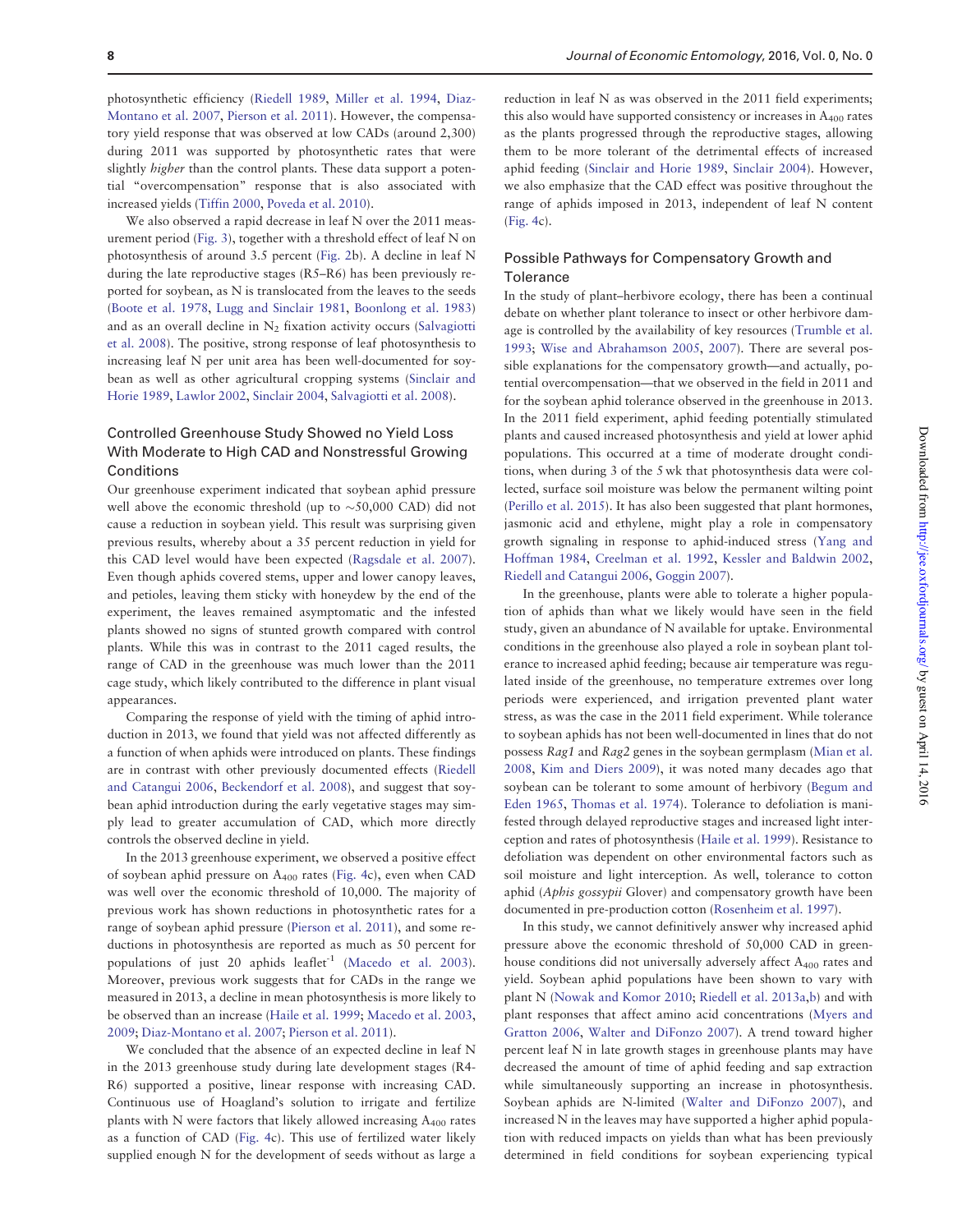nutrient management regimens. Further research will be needed to understand why we saw a positive effect of CAD on A<sub>400</sub> rates, and to quantify at what level of aphid pressure is  $A_{400}$  reduced over a wider variety of environmental conditions, including soil nutrient levels.

In summary, our results suggested that, given widely varying growing conditions, soybean plants could tolerate low to intermediate populations of soybean aphids with no reduction in yield, much higher than has been previously documented. This research suggests that current economic thresholds for soybean aphid, although they may be appropriate on average, could be refined based on the context of specific growing environments. In a field experiment where soybeans experienced a moderately dry period during the reproductive stage, with surface soil moisture at or below permanent wilting point for 3 of 5 wk in August and early September of 2011, soybean plants were still able to tolerate and even increase performance for a low level of aphid pressure (the response peaked at approximately 2,300 CAD, corresponding to  $\sim$  50 aphids/plant at peak). In our follow-up 2013 greenhouse study, we observed no adverse impact on  $A_{400}$  rates or yields at moderate to high CAD ( $\sim$ 8,000 to 50,000), when previous research suggested that yields should have declined by up to 35 percent and should have been accompanied by a corresponding decrease in photosynthesis.

While it is unclear as to the exact mechanism by which plant compensation, or overcompensation, took place in 2011 to increase yields relative to control plots, plants in the greenhouse experiment most likely benefitted from continual delivery of N fertilizer in solution. This suggests that increased N availability to soybean for uptake could be a mechanism to help tolerate feeding damage caused by the soybean aphid. This is reasonable given the known relationships between photosynthesis and N, and the fact that soybean aphids require N. While it is confidently stated in the scientific literature that there is a consistent and positive relationship between photosynthesis and leaf N content per leaf area, it is less certain that increases in N fertilizer lead to increased yields (Salvagiotti et al. 2008). For soybean, this is because an excess of soil N available to plants can inhibit nodule formation, thereby reducing capacity to fix N. This information, and results of our greenhouse experiment may suggest that an economic threshold for soybean aphid management may be a moving target that varies as a function of fertilizer management, nodule development, and N mineralization in soils, given that studies of the plant–herbivore relationship show that key resources, and their availability, exert a strong control on the actual tolerance of plants (Wise and Abrahamson 2007). A key question posed by Salvagiotti et al. (2008) is whether additional fertilizer N can help combat N limitations to soybean growth—without compromising or suppressing the development of nodules and capacity for  $N_2$  fixation. As well, if more N fertilizer is deemed necessary to optimize yields, is it economically viable to use? And, could a similar question be posed in the context of mitigating aphid impacts on yield? That is, could increased amounts of fertilizer added, or more fertile soils, have an advantage in helping soybean plants tolerate soybean aphid pressure that is well above the currently published threshold (10,000 CAD) where yield loss is assumed to occur? Given the close connection between soybean aphids, plant N uptake, yield potential, and photosynthetic capacity, we suggest that future research focus on understanding the relationship between the soybean N cycle, management regimens for pest control and soil health, and soil and environmental conditions that influence the economic threshold at which aphid damage begins to impact soybean profitability.

### Acknowledgments

We thank the two anonymous reviewers for their thoroughness and helpful suggestions. We thank Molly Young, Jade Kochanski, Trip Hook, Clayton Kingdon, Skye Greenler, Mike Cruse, Joey Lechelt, Ryan Geygan, Rob Phetteplace, Nick Grout, and Tyler Davis for assisting with fieldwork. We appreciate the helpful discussions and input from Daniel Kleinman. The research was funded through USDA Agriculture and Food Research Initiative Competitive Grant #2011-67009-3002. S.P.S. was partially supported by the United States Department of Energy contract No. DE-SC00112704 to Brookhaven National Laboratory.

### References Cited

- Beckendorf, E. A., M. A. Catangui, and W. E. Riedell. 2008. Soybean aphid feeding injury and soybean yield, yield components, and seed composition. Agron. J. 100: 237–246.
- Begum, A., and W. G. Eden. 1965. Influence of defoliation on yield and quality of soybeans. J. Econ. Entomol. 58: 591–592.
- Bernacchi, C. J., J. E. Bagley, S. P. Serbin, U. M. Ruiz-Vera, D. M. Rosenthal, and A. Vanloocke. 2013. Modelling C-3 photosynthesis from the chloroplast to the ecosystem. Plant Cell Environ. 36: 1641–1657.
- Boonlong, P., D. B. Egli, and J. E. Leggett. 1983. Leaf-N and Photosynthesis during reproductive growth in soybeans. Crop Sci. 23: 617–620.
- Boote, K. J., R. N. Gallaher, W. K. Robertson, K. Hinson, and L. C. Hammond. 1978. Effect of foliar fertilization on photosynthesis, leaf nutrition, and yield of soybeans. Agron. J. 70: 787–791.
- Clark, A. J., and K. L. Perry. 2002. Transmissibility of field isolates of soybean viruses by Aphis glycines. Plant Dis. 86: 1219–1222.
- Costamagna, A. C., and D. A. Landis. 2006. Predators exert top-down control of soybean aphid across a gradient of agricultural management systems. Ecol. Appl. 16: 1619–1628.
- Costamagna, A. C., W. van der Werf, F. Bianchi, and D. A. Landis. 2007. An exponential growth model with decreasing r captures bottom-up effects on the population growth of Aphis glycines Matsumura (Hemiptera: Aphididae). Agric. For. Entomol. 9: 297–305.
- Costamagna, A. C., D. A. Landis, and M. J. Brewer. 2008. The role of natural enemy guilds in Aphis glycines suppression. Biol. Control 45: 368–379.
- Creelman, R. A., M. L. Tierney, and J. E. Mullet. 1992. Jasmonic acid methyl jasmonate accumulate in wounded soybean hypocotyls and modulate wound gene-expression. Proc. Natl. Acad. Sci. USA. 89: 4938–4941.
- Davis, J. A., E. B. Radcliffe, and D. W. Ragsdale. 2005. Soybean aphid, Aphis glycines Matsumura, a new vector of Potato virus Y in potato. Am. J. Potato Res. 82: 197–201.
- Desneux, N., R. J. O'Neil, and H.J.S. Yoo. 2006. Suppression of population growth of the soybean aphid, Aphis glycines Matsumura, by predators: The identification of a key predator and the effects of prey dispersion, predator abundance, and temperature. Environ. Entomol. 35: 1342–1349.
- Diaz-Montano, J., J. C. Reese, W. T. Schapaugh, and L. R. Campbell. 2007. Chlorophyll loss caused by soybean aphid (Hemiptera: Aphididae) feeding on soybean. J. Econ. Entomol. 100: 1657–1662.
- Donaldson, J. R., S. W. Myers, and C. Gratton. 2007. Density-dependent responses of soybean aphid (Aphis glycines Matsumura) populations to generalist predators in mid to late season soybean fields. Biol. Control 43: 111–118.
- Fehr, W. R., C. E. Caviness, D. T. Burmood, and J. S. Penningt. 1971. Stage of development descriptions for soybeans, glycine-max (L) merrill. Crop Sci. 11: 929–931.
- Goggin, F. L. 2007. Plant-aphid interactions: Molecular and ecological perspectives. Curr. Opin. Plant Biol. 10: 399–408.
- Haile, F. J., R.K.D. Peterson, and L. G. Higley. 1999. Gas-exchange responses of alfalfa and soybean treated with insecticides. J. Econ. Entomol. 92: 954–959.
- Hartman, G. L., E. D. West, and T. K. Herman. 2011. Crops that feed the World 2. Soybean-worldwide production, use, and constraints caused by pathogens and pests. Food Secur 3: 5–17.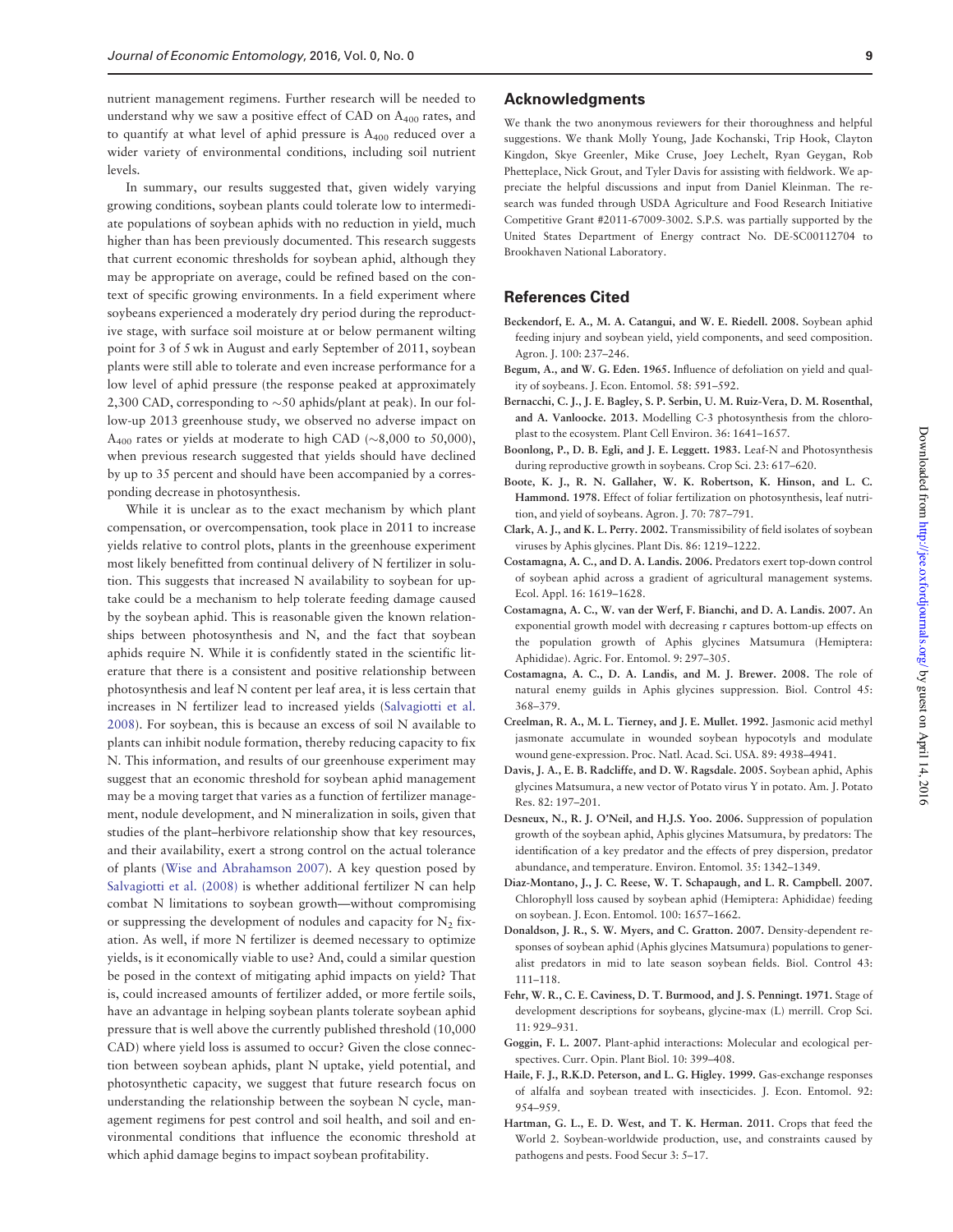- Kessler, A., and I. T. Baldwin. 2002. Plant responses to insect herbivory: The emerging molecular analysis. Annu. Rev. Plant Biol. 53: 299–328.
- Kim, K. S., and B. W. Diers. 2009. The associated effects of the soybean aphid resistance locus rag1 on soybean yield and other agronomic traits. Crop Sci. 49: 1726–1732.
- Kucharik, C. J. 2003. Evaluation of a process-based agro-ecosystem model (Agro-IBIS) across the US corn belt: Simulations of the interannual variability in maize yield. Earth Interact. 7.
- Lawlor, D. W. 2002. Carbon and nitrogen assimilation in relation to yield: Mechanisms are the key to understanding production systems. J. Exp. Bot 53: 773–787.
- Liere, H., T. N. Kim, B. P. Werling, T. D. Meehan, D. A. Landis, and C. Gratton. 2015. Trophic cascades in agricultural landscapes: indirect effects of landscape composition on crop yield. Ecol. Appl. 25: 652–661.
- Lugg, D. G., and T. R. Sinclair. 1981. Seasonal-changes in photosynthesis of field-grown soybean leaflets .1. relation to leaflet dimensions. Photosynthetica 15: 129–137.
- Macedo, T. B., C. S. Bastos, L. G. Higley, K. R. Ostlie, and S. Madhavan. 2003. Photosynthetic responses of soybean to soybean aphid (Homoptera: Aphididae) injury. J. Econ. Entomol. 96: 188–193.
- Macedo, T. B., R.K.D. Peterson, D. K. Weaver, and X. Z. Ni. 2009. Impact of diuraphis noxia and rhopalosiphum padi (Hemiptera: Aphididae) on primary physiology of four near-isogenic wheat lines. J. Econ. Entomol. 102: 412–421.
- McCarville, M. T., C. Kanobe, G. C. MacIntosh, and M. O'Neal. 2011. What is the economic threshold of soybean aphids (Hemiptera: Aphididae) in enemy-free space? J. Econ. Entomol. 104: 845–852.
- Mian, M.A.R., R. B. Hammond, and S.K.S. Martin. 2008. New plant introductions with resistance to the soybean aphid. Crop Sci. 48: 1055–1061.
- Miller, H., D. R. Porter, J. D. Burd, D. W. Mornhinweg, and R. L. Burton. 1994. Physiological-effects of russian wheat aphid (Homoptera, Aphididae) on resistant and susceptible barley. J. Econ. Entomol. 87: 493–499.
- Myers, S. W., and C. Gratton. 2006. Influence of potassium fertility on soybean aphid, Aphis glycines Matsumura (Hemiptera: Aphididae), population dynamics at a field and regional scale. Environ. Entomol. 35: 219–227.
- Nelson, E. H. 2007. Predator avoidance behavior in the pea aphid: Costs, frequency, and population consequences. Oecologia 151: 22–32.
- NOAA. 2011. Climatography of the United States No. 81, Monthly Station Normals of Temperature, Precipitation, and Heating and Cooling Degree Days 1981-2010: Wisconsin., United States Department of Commerce, National Climate Data Center. National Oceanic and Atmospheric Administration (NOAA), Asheville, NC.
- Nowak, H., and E. Komor. 2010. How aphids decide what is good for them: Experiments to test aphid feeding behaviour on Tanacetum vulgare (L.) using different nitrogen regimes. Oecologia 163: 973–984.
- Nowak, R. S., and M. M. Caldwell. 1984. A test of compensatory photosynthesis in the field - implications for herbivory tolerance. Oecologia 61: 311–318.
- Perillo, A. C., C. J. Kucharik, T. D. Meehan, S. P. Serbin, A. Singh, P. A. Townsend, K. Stack Whitney, and C. Gratton. 2015. Use of insect exclusion cages in soybean creates an altered microclimate and differential crop response. Agric. For. Meteorol. 208: 50–61.
- Peterson, R.K.D., and L. G. Higley. 1993. Arthropod injury and plant gas exchange: Current understandings and approaches for synthesis. Entomology 1: 93–100.
- Pierson, L. M., T. M. Heng-Moss, T. E. Hunt, and J. C. Reese. 2010. Categorizing the resistance of soybean genotypes to the soybean aphid (Hemiptera: Aphididae). J. Econ. Entomol. 103: 1405–1411.
- Pierson, L. M., T. M. Heng-Moss, T. E. Hunt, and J. Reese. 2011. Physiological responses of resistant and susceptible reproductive stage soybean to soybean aphid (Aphis glycines Matsumura) feeding. Arthropod-Plant Inte 5: 49–58.
- Poveda, K., M.I.G. Jimenez, and A. Kessler. 2010. The enemy as ally: Herbivore-induced increase in crop yield. Ecol. Appl. 20: 1787–1793.
- Prochaska, T. J., L. M. Pierson, E.L.L. Baldin, T. E. Hunt, T. M. Heng-Moss, and J. C. Reese. 2013. Evaluation of late vegetative and reproductive stage soybeans for resistance to soybean aphid (Hemiptera: Aphididae). J. Econ. Entomol. 106: 1036–1044.
- R Development Core Team 2014. R: A language and environment for statistical computing computer program, version By R Development Core Team, Vienna, Austria.
- Ragsdale, D. W., D. J. Voegtlin, and R. J. O'Neil. 2004. Soybean aphid biology in North America. Ann. Entomol. Soc. Am. 97: 204–208.
- Ragsdale, D. W., B. P. McCornack, R. C. Venette, B. D. Potter, I. V. Macrae, E. W. Hodgson, M. E. O'Neal, K. D. Johnson, R. J. O'Neil, C. D. Difonzo, et al. 2007. Economic threshold for soybean aphid (Hemiptera: Aphididae). J. Econ. Entomol. 100: 1258–1267.
- Rhainds, M., M. Roy, G. Daigle, and J. Brodeur. 2007. Toward management guidelines for the soybean aphid in Quebec. I. Feeding damage in relationship to seasonality of infestation and incidence of native predators. Can. Entomol. 139: 728–741.
- Riedell, W. E. 1989. Effects of Russian wheat aphid infestation on barley plant-response to drought stress. Physiol. Plantarum 77: 587–592.
- Riedell, W. E., and M. A. Catangui. 2006. Greenhouse studies of soybean aphid (Hemiptera: Aphididae) effects on plant growth, seed yield and composition. J. Agric. Urban Entomol. 23: 225–235.
- Riedell, W. E., E. A. Beckendorf, and M. A. Catangui. 2013a. Soybean aphid injury effects on shoot nitrogen components in glycine max. Crop Sci. 53: 232–239.
- Riedell, W. E., E. A. Beckendorf, and M. A. Catangui. 2013b. Relationships between soybean shoot nitrogen components and soybean aphid populations. Arthropod Plant Inte 7: 667–676.
- Rosenheim, J. A., L. R. Wilhoit, P. B. Goodell, E. E. GraftonCardwell, and T. F. Leigh. 1997. Plant compensation, natural biological control, and herbivory by Aphis gossypii on pre-reproductive cotton: the anatomy of a nonpest. Entomol. Exp. Appl. 85: 45–63.
- Ruppel, R. F. 1983. Cumulative insect-days as an index of crop protection. J. Econ. Entomol. 76: 375–377.
- Rutledge, C. E., R. J. O'Neil, T. B. Fox, and D. A. Landis. 2004. Soybean aphid predators and their use in integrated pest management. Ann. Entomol. Soc. Am. 97: 240–248.
- Salvagiotti, F., K. G. Cassman, J. E. Specht, D. T. Walters, A. Weiss, and A. Dobermann. 2008. Nitrogen uptake, fixation and response to fertilizer N in soybeans: A review. Field Crop Res. 108: 1–13.
- Serbin, S. P., A. Singh, B. E. McNeil, C. C. Kingdon, and P. A. Townsend. 2014. Spectroscopic determination of leaf morphological and biochemical traits for northern temperate and boreal tree species. Ecol. Appl. 24: 1651–1669.
- Sinclair, T. R. 2004. Improved carbon and nitrogen assimilation for increased yield, pp. 537–568. In H. R. Boerma and J. E. Specht (eds.), Soybeans: improvement, production, and uses. ASA, CSSA, SSSA, Madison, Wisconsin.
- Sinclair, T. R., and T. Horie. 1989. Leaf nitrogen, photosynthesis, and crop radiation use efficiency - a review. Crop Sci. 29: 90–98.
- Thomas, G. D., C. M. Ignoffo, K. D. Biever, and D. B. Smith. 1974. Influence of defoliation and depodding on yield of soybeans. J. Econ. Entomol. 67: 683–685.
- Tiffin, P. 2000. Mechanisms of tolerance to herbivore damage: What do we know? Evol. Ecol. 14: 523–536.
- Trumble, J. T., D. M. Kolodnyhirsch, and I. P. Ting. 1993. Plant compensation for arthropod herbivory. Annu. Rev. Entomol. 38: 93–119.
- Venette, R. C., and D. W. Ragsdale. 2004. Assessing the invasion by soybean aphid (Homoptera: Aphididae): Where will it end? Ann. Entomol. Soc. Am. 97: 219–226.
- Walter, A. J., and C. D. DiFonzo. 2007. Soil potassium deficiency affects soybean phloem nitrogen and soybean aphid populations. Environ. Entomol. 36: 26–33.